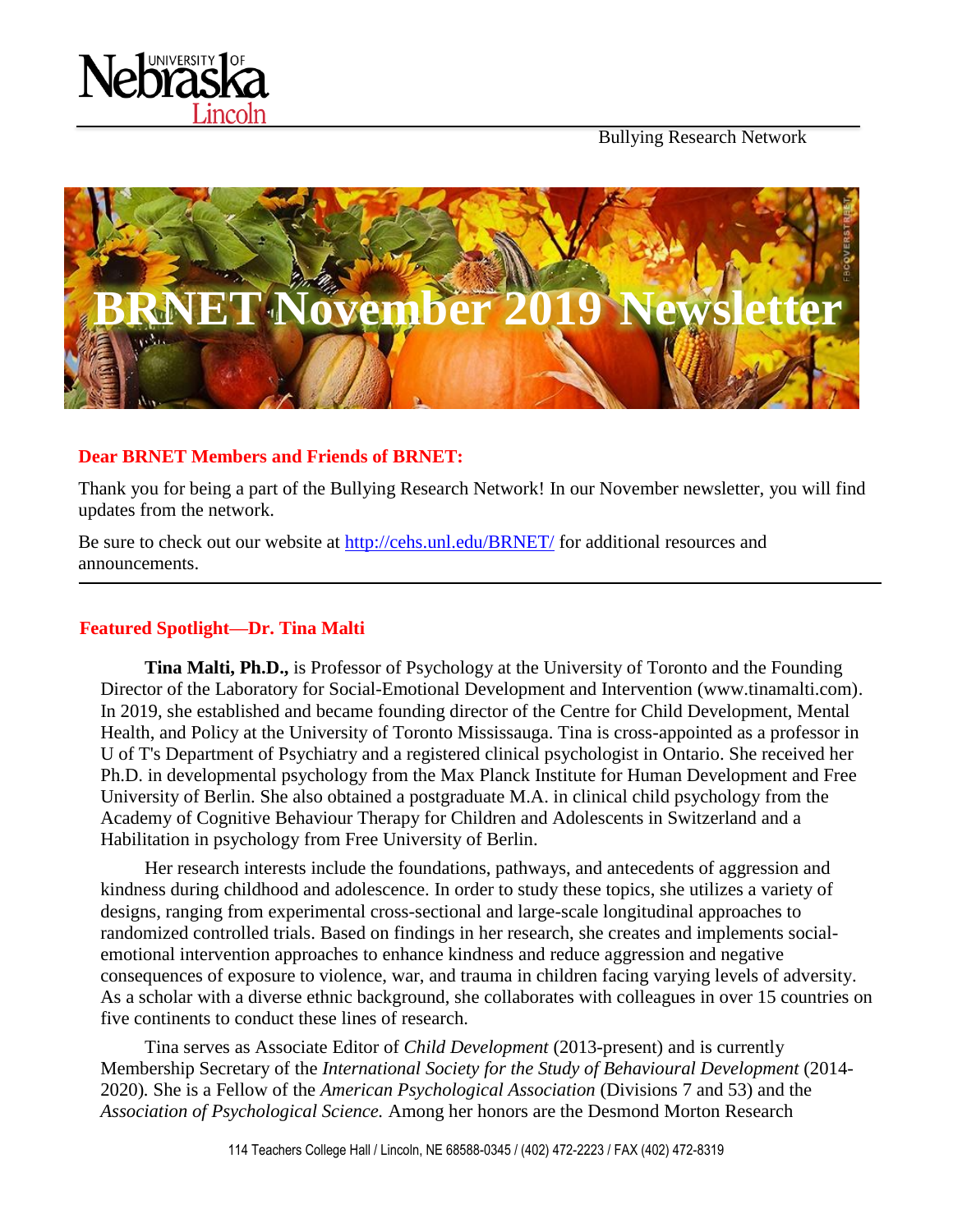Excellence Award from the *University of Toronto* (2019), the CIHR New Investigator Award, and the Young Investigator Award from the *Society for Research on Adolescence.* 

Tina has published over 180 empirical journal articles and book chapters, and she has co-edited 11 special issues and 5 books. Her research has been profiled in *The New York Times, The Atlantic,* as well as other print and media outlets.

She has served on several expert advisory panels. These include among others, the *Jacobs Foundation*, the *CIHR*, and the *Public Health Agency of Canada*.

#### **BRNET New Members!**

BRNET has a current total of 229 members! Welcome to the BRNET, **Dr. Schacter**!

### **New Friends of BRNET!**

BRNET has a current total of 82 'Friends!' Welcome, **Dr. Liesbeth Mercken**!

Please send recommendations for potential BRNET members (i.e., faculty, researchers, and clinicians who are conducting research on bullying or related topics) to Drs. Shelley Hymel, Susan Swearer, or to [bullyresearchnet@gmail.com.](mailto:bullyresearchnet@gmail.com)

*If you have recently joined BRNET and have not yet provided your information, please send the following to [bullyresearchnet@gmail.com.](mailto:bullyresearchnet@gmail.com)*

- 1) contact information that can be posted on the website;
- 2) a brief biography of you and your work;
- 3) a list of current/ongoing projects in this area;
- 4) an annotated bibliography of your work in this area (i.e., full reference plus a few sentences about the work), and;
- 5) relevant web-based links you would like to share.

### **Friends of BRNET**

Friends of BRNET is a group of graduate students, administrators, parents, and individuals who are interested in learning more about the Bullying Research Network. Friends of BRNET receive our monthly e-newsletter. If you are interested in becoming a Friend of BRNET or want to refer someone to Friends of BRNET, please email Alia Noetzel, the BRNET Coordinator, at [bullyresearchnet@gmail.com](mailto:bullyresearchnet@gmail.com) with the following information: name, title, address, and email address.

### **BRNET Member Grant/Funding Announcements**

Receipt of funding facilitates the BRNET mission to conduct interdisciplinary research related to bullying and aggression, with particular attention being paid to the link between basic and applied research. Thus, the BRNET directors are excited to offer members a new opportunity to share grants (and other sources of funding) they have received for their research projects.